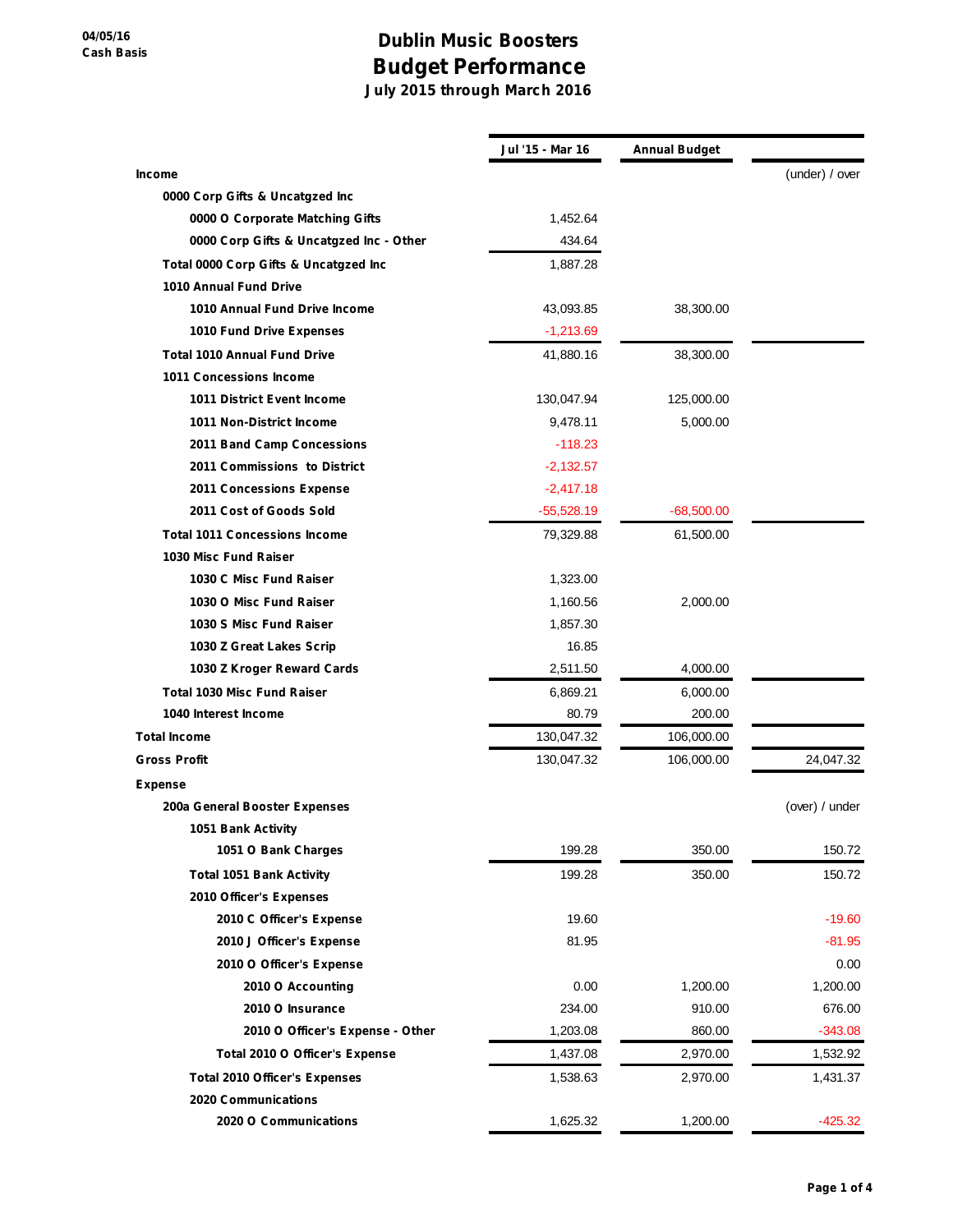## **Dublin Music Boosters Budget Performance July 2015 through March 2016**

|                                            | Jul '15 - Mar 16 | <b>Annual Budget</b> |           |
|--------------------------------------------|------------------|----------------------|-----------|
| <b>Total 2020 Communications</b>           | 1,625.32         | 1,200.00             | $-425.32$ |
| 2030 Memorial Scholarship                  |                  |                      |           |
| 2030 C Memorial Scholarship                | 0.00             | 1,000.00             | 1,000.00  |
| 2030 J Memorial Scholarship                | 0.00             | 1,000.00             | 1,000.00  |
| 2030 S Memorial Scholarship                | 0.00             | 1,000.00             | 1,000.00  |
| <b>Total 2030 Memorial Scholarship</b>     | 0.00             | 3,000.00             | 3,000.00  |
| <b>Total 200a General Booster Expenses</b> | 3,363.23         | 7,520.00             | 4,156.77  |
| 200b Choir, Orchestra & MS                 |                  |                      |           |
| 2041 Awards - Vocal HS                     |                  |                      |           |
| 2041 C Awards Vocal HS                     | 0.00             | 500.00               | 500.00    |
| 2041 J Awards Vocal HS                     | 285.60           | 630.00               | 344.40    |
| 2041 S Awards Vocal HS                     | 0.00             | 700.00               | 700.00    |
| Total 2041 Awards - Vocal HS               | 285.60           | 1,830.00             | 1,544.40  |
| 2050 Elementary Music                      | 308.18           | 1,200.00             | 891.82    |
| 2060 Middle School Awards                  | 0.00             | 720.00               | 720.00    |
| 2065 Middle School Honors Fest             | 0.00             | 1,350.00             | 1,350.00  |
| 2070 Middle School Music                   | 131.00           | 6,000.00             | 5,869.00  |
| 2090 Clinics Choral                        |                  |                      |           |
| 2090 C Clinics Choral                      | 444.89           | 500.00               | 55.11     |
| 2090 J Clinics Choral                      | 330.00           | 600.00               | 270.00    |
| 2090 S Clinics Choral                      | 0.00             | 361.00               | 361.00    |
| <b>Total 2090 Clinics Choral</b>           | 774.89           | 1,461.00             | 686.11    |
| 2094 Clinics Orchestra                     |                  |                      |           |
| 2094 C Clinics Orchestra                   | 0.00             | 400.00               | 400.00    |
| 2094 J Clinics Orchestra                   | 0.00             | 360.00               | 360.00    |
| 2094 S Clinics Orchestra                   | 156.86           | 289.00               | 132.14    |
| <b>Total 2094 Clinics Orchestra</b>        | 156.86           | 1,049.00             | 892.14    |
| 2100 Choral Accessories                    |                  |                      |           |
| 2100 C Choral Accessories                  | 500.00           | 500.00               | 0.00      |
| 2100 J Choral Accessories                  | 0.00             | 720.00               | 720.00    |
| 2100 S Choral Accessories                  | 0.00             | 577.00               | 577.00    |
| <b>Total 2100 Choral Accessories</b>       | 500.00           | 1,797.00             | 1,297.00  |
| 2101 Orchestra Accessories                 |                  |                      |           |
| 2101 C Orchestra Accessories               | 635.90           | 900.00               | 264.10    |
| 2101 J Orchestra Accessories               | 254.00           | 720.00               | 466.00    |
| 2101 S Orchestra Accessories               | 0.00             | 577.00               | 577.00    |
| <b>Total 2101 Orchestra Accessories</b>    | 889.90           | 2,197.00             | 1,307.10  |
| Total 200b Choir, Orchestra & MS           | 3,046.43         | 17,604.00            | 14,557.57 |
| 200c HS Band Fixed Exp                     |                  |                      |           |
| 2031 Field Cmder Scholarships              |                  |                      |           |
| 2031 C Scholarships                        | 840.00           | 1,350.00             | 510.00    |
| 2031 J Scholarships                        | 0.00             | 800.00               | 800.00    |
| 2031 S Scholarships                        | 0.00             | 400.00               | 400.00    |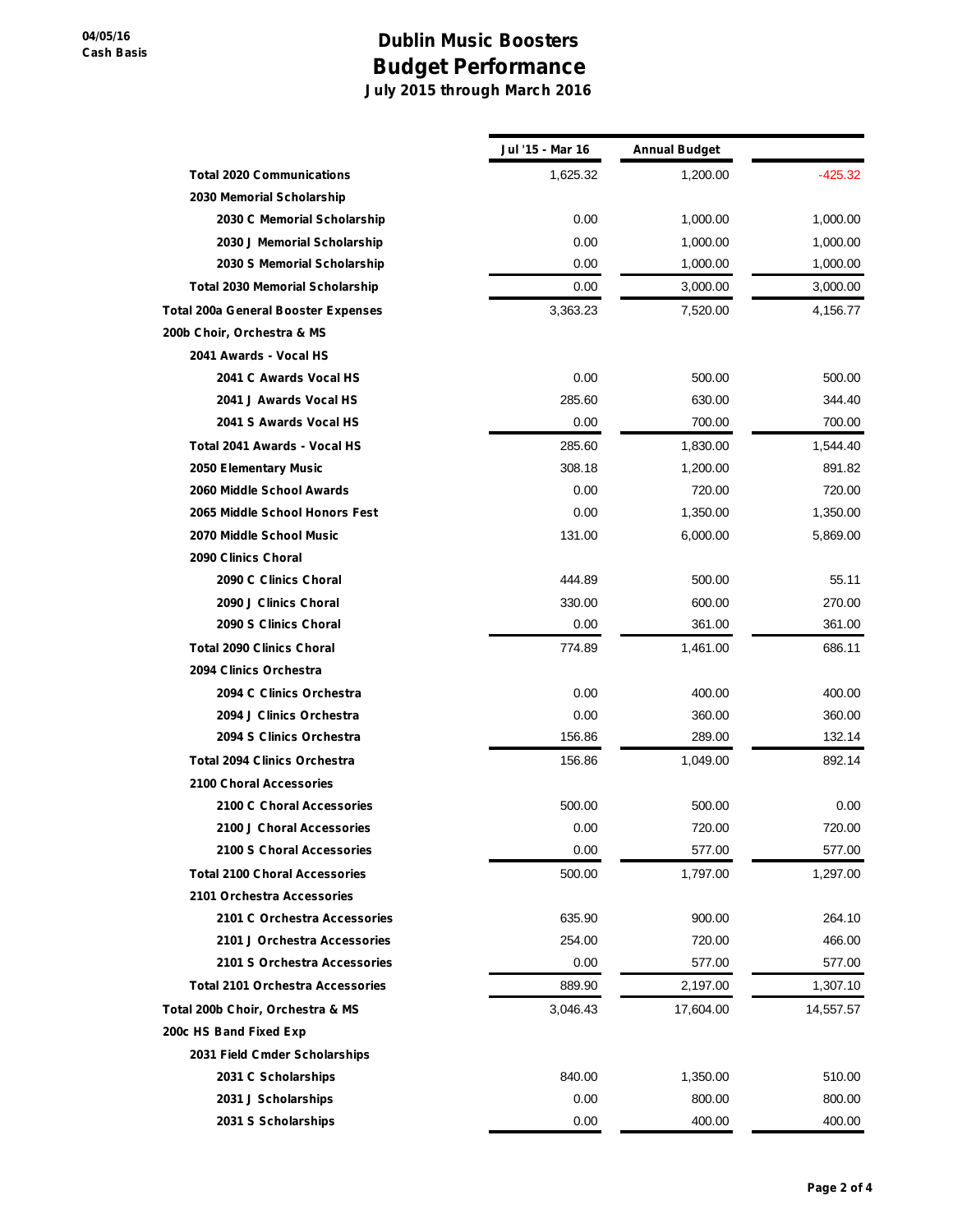## **Dublin Music Boosters Budget Performance July 2015 through March 2016**

|                                              | Jul '15 - Mar 16 | <b>Annual Budget</b> |             |
|----------------------------------------------|------------------|----------------------|-------------|
| <b>Total 2031 Field Cmder Scholarships</b>   | 840.00           | 2,550.00             | 1,710.00    |
| 2110 Transportation Maintenance              |                  |                      |             |
| 2110 C Transportation Maint                  | 23.40            | 200.00               | 176.60      |
| 2110 J Transportation Maint                  | 0.00             | 200.00               | 200.00      |
| 2110 S Transportation Maint                  | 0.00             | 160.00               | 160.00      |
| <b>Total 2110 Transportation Maintenance</b> | 23.40            | 560.00               | 536.60      |
| 2120 MarchingBand Show Design                |                  |                      |             |
| 2120 C Marching BandShow Design              | 11,000.00        | 11,250.00            | 250.00      |
| 2120 J Marching BandShow Design              | 6,300.00         | 6,300.00             | 0.00        |
| 2120 S Marching BandShow Design              | 7,444.00         | 7,000.00             | $-444.00$   |
| <b>Total 2120 MarchingBand Show Design</b>   | 24,744.00        | 24,550.00            | -194.00     |
| Total 200c HS Band Fixed Exp                 | 25,607.40        | 27,660.00            | 2,052.60    |
| 200d Band Variable Expenses                  |                  |                      |             |
| 2040 Awards - Instrumental HS                |                  |                      |             |
| 2040 C Awards Instrumental HS                | 2,883.25         | 600.00               | $-2,283.25$ |
| 2040 J Awards Instrumental HS                | 1,800.70         | 1,500.00             | $-300.70$   |
| 2040 S Awards Instrumental HS                | 680.50           | 1,500.00             | 819.50      |
| Total 2040 Awards - Instrumental HS          | 5,364.45         | 3,600.00             | $-1,764.45$ |
| 2080 Repair / Replacement                    |                  |                      |             |
| 2080 C Repair/Replacement                    | 1,607.18         | 4,000.00             | 2,392.82    |
| 2080 J Repair/Replacement                    | 549.50           | 3,000.00             | 2,450.50    |
| 2080 S Repair/Replacement                    | 980.49           | 2,000.00             | 1,019.51    |
| Total 2080 Repair / Replacement              | 3,137.17         | 9,000.00             | 5,862.83    |
| 2081 Percussion                              |                  |                      |             |
| 2081 C Percussion                            | 2,385.42         | 3,000.00             | 614.58      |
| 2081 J Percussion                            | 1,992.37         | 3,000.00             | 1,007.63    |
| 2081 S Percussion                            | 1,703.82         | 1,500.00             | $-203.82$   |
| <b>Total 2081 Percussion</b>                 | 6,081.61         | 7,500.00             | 1,418.39    |
| 2091 Clinics Marching Band                   |                  |                      |             |
| 2091 C Clinics Marching Band                 | 3,025.00         | 2,748.00             | $-277.00$   |
| 2091 S Clinics Marching Band                 | 3,000.00         | 1,000.00             | $-2,000.00$ |
| <b>Total 2091 Clinics Marching Band</b>      | 6,025.00         | 3,748.00             | $-2,277.00$ |
| 2092 Clinics Flag Corps                      |                  |                      |             |
| 2092 C Clinics Flag Corps                    | 2,850.00         | 1,500.00             | $-1,350.00$ |
| 2092 S Clinics Flag Corps                    | 0.00             | 1,000.00             | 1,000.00    |
| <b>Total 2092 Clinics Flag Corps</b>         | 2,850.00         | 2,500.00             | $-350.00$   |
| 2093 Clinics Concert Band                    |                  |                      |             |
| 2093 C Cinics Concert Band                   | 325.00           | 500.00               | 175.00      |
| 2093 J Clnics Concert Band                   | 700.00           | 500.00               | $-200.00$   |
| 2093 S Clnics Concert Band                   | 550.00           |                      | $-550.00$   |
| <b>Total 2093 Clinics Concert Band</b>       | 1,575.00         | 1,000.00             | $-575.00$   |
| 2095 Clinics Jazz                            |                  |                      |             |
| 2095 C Clinics Jazz                          | 0.00             | 400.00               | 400.00      |